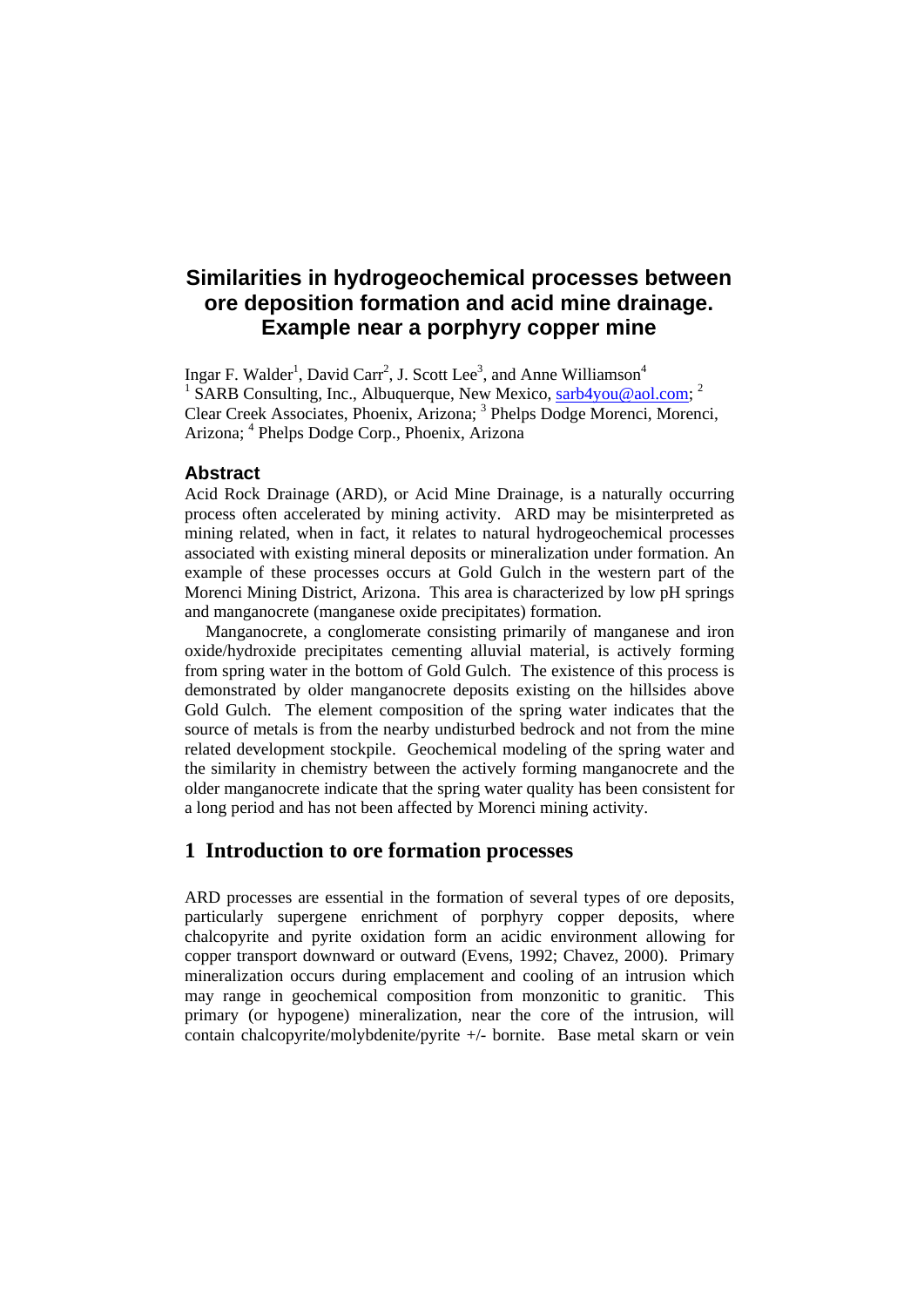deposits containing galena, sphalerite, chalcopyrite and pyrite, may form in the surrounding rocks. Manganese oxide (+/- pyrite) veins and veinlets may occur further away from the source rock. This zonation is due to the mobility difference of the metals, primarily in response to changing temperature and pH.

Fluctuations in the water table expose the sulfide mineralization to unsaturated, oxidizing conditions, resulting in sulfide oxidation, acid generation, and release of metals. Depending upon water chemistry and mineralogy, released elements may re-precipitate *in-situ* or be transported. If the ironcopper sulfide mineralization is oxidized *in-situ* (due to neutralization or lack of acid generation), copper minerals like chrysocolla, tenorite, malachite, azurite, and brochentite will be present. Precipitation of chalcocite/covellite and enrichment of copper at the water table in a reducing environment indicates transportation of copper.

If transport becomes more distal from the deposit, the copper precipitation may occur together with manganese oxide precipitation as seen at Mine Sur, Excotica, Chile and El Abra, Chile (Chavez, 2000).

## **2 Site characterisation**

Gold Gulch, located on the outskirts of the Morenci Mine, Arizona, is an example of transported copper and manganese mineral precipitation, where these processes are currently occurring from springs with low pH and high TDS.

 Gold Gulch is located in the western part of the Morenci Mining District. Upgradient of Gold Gulch is the Producer Stockpile, a development rock stockpile constructed in the 1940s during the opening of the Morenci Pit (Fig. 2). At the base of the stockpile is a collection impoundment (GGI) containing water with low pH and high metal concentrations, derived from storm-water runoff and Gold Gulch Spring (GGS) discharging from the base of the stockpile. Downgradient of the impoundment are another eight springs also with low pH and high metal concentrations. Detailed geologic mapping, spring water and groundwater sampling and analysis, manganocrete mapping, sequential extraction analysis, and geochemical modeling were performed to evaluate the source(s) of the poor quality water in the Gold Gulch springs.

 Bedrock in the study area is composed of Precambrian granodiorite basement overlaid by a highly faulted section of Paleozoic to Cretaceous sedimentary units. These rocks were intruded by Eocene monzonite and quartz monzonite porphyries related to the Morenci mineralization. Alteration in the Gold Gulch area is dominated by propylitic assemblages cut by local phyllic veining. Quartz-sulfide and manganese oxide veins crosscut the intrusive rocks. Quaternary alluvial deposits consisting of unconsolidated sand and gravel are located along the hillsides and in the bottom of Gold Gulch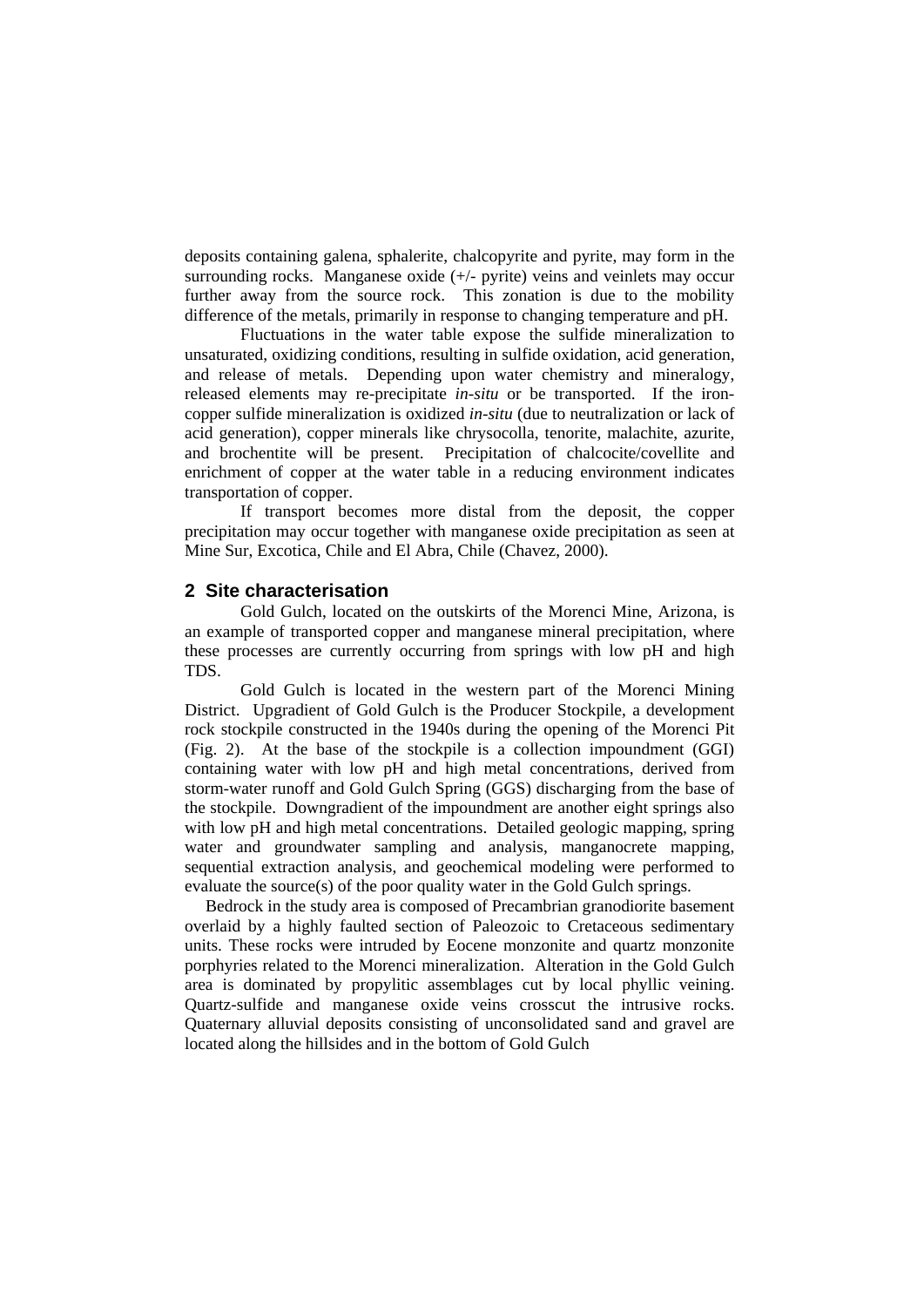# **2 Results and Discussion**

## **2.1 Spring Water Quality**

Springs A, B and C closest downstream from GGI show a similar major ion chemistry to one another (Appendix) while springs D, F, and G (located further downstream) show more variation and have higher sulfate content. Spring E falls outside these two groups.



 Discharge from GGI and GGS are similar in major ion chemistry and are most similar to the three most distal downgradient springs (D, F, and G).

 Magnesium, aluminum, zinc, cadmium, iron, nickel, manganese, copper, silica, sulfate and hydrogen ion concentrations are lower in the upper springs, A, B and C, relative to GGI (Fig. 2). Sodium, calcium, chloride, and bicarbonate ion concentrations are higher in the upper springs compared with GGI (Table 1).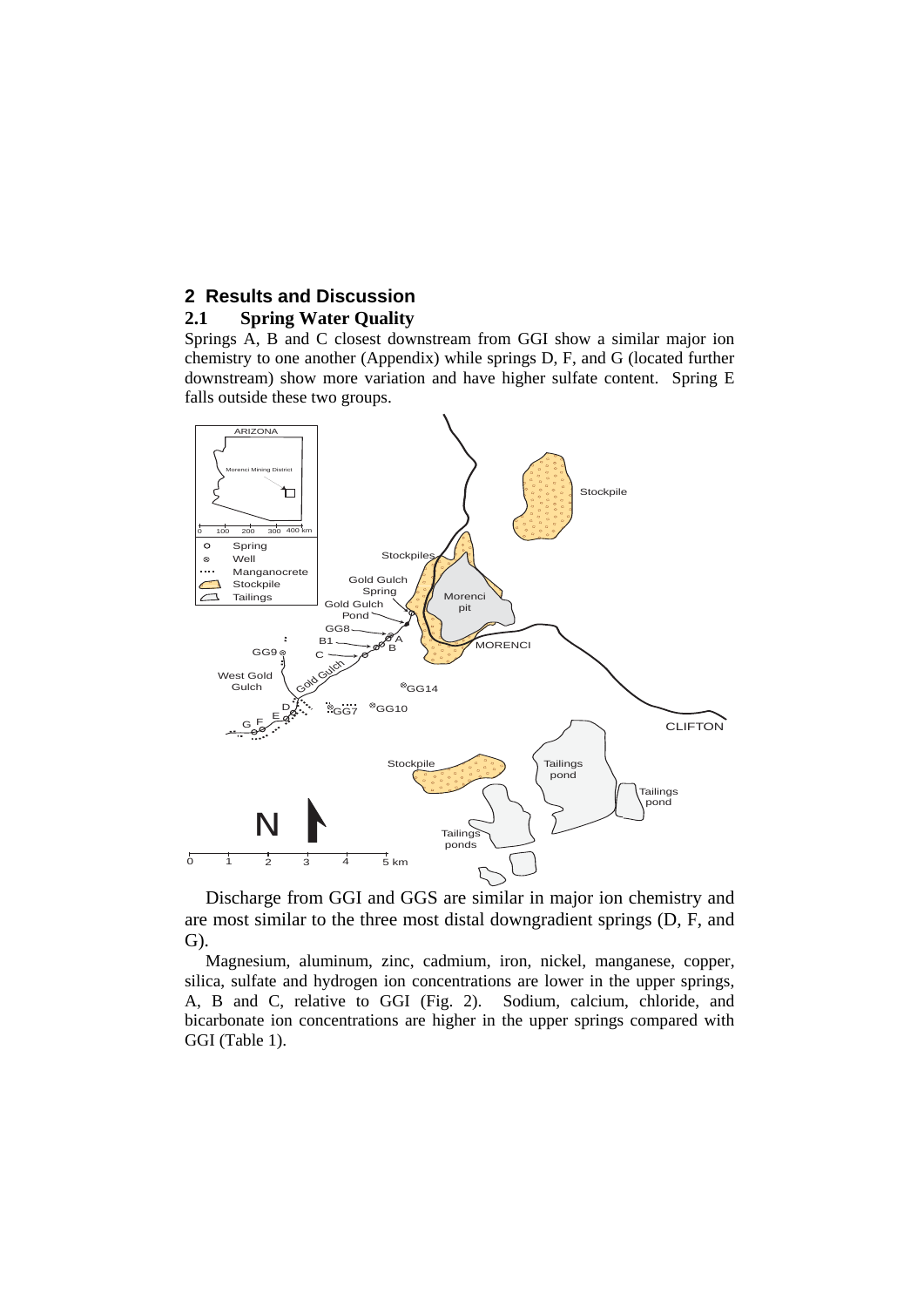The lower springs, however, have higher nickel, manganese, zinc, and magnesium concentrations (Table 1), and lower chloride and potassium concentrations, than GGI. Sodium concentrations and pH values in the lower springs lie between the upper springs and GGI concentrations. Copper, iron, calcium, and alkalinity values are similar for the upper and lower springs, while sulfate, sodium and silica concentrations are similar for the lower springs and GGI.

|         | Higher                       | Equal | Lower      |  |  |
|---------|------------------------------|-------|------------|--|--|
| Upper   | Mg, Al, Zn,   SO4, Na,   Ni, |       | Mn,        |  |  |
| Springs | Cd, Fe, Ni, Si               |       | Zn, Mg,    |  |  |
|         | SO4,<br>Mn,                  |       | Ca, Alk    |  |  |
|         | $H+$                         |       |            |  |  |
| Lower   | Ni, Mn, Zn,                  |       | Cl, K, Ca, |  |  |
| Springs | Mg, Cu, Fe                   |       | Alk        |  |  |

Table 1. Upper Springs and Lower Springs concentrations relative for Gold Gulch Impoundment.

The pH relative to the concentrations of total dissolved solids (TDS), sodium, calcium, sulfate, copper, manganese, fluoride, and aluminum, have been plotted to evaluate relations between the water qualities (Figure 2). A distinct spread in the data is evident, with pH vs. species concentration for GGS (Spring) and GGI (pond) very similar. Spring G plots relatively close to GGI and GGS, but is clearly different for TDS, copper and manganese.

The pH vs. species concentration data from springs A, B, and B1 show many similarities and are primarily clustered together. Spring C data are clustered together with data for springs A, B, and B1, while springs E, F, and G show fewer overlapping data with springs A, B, and B1.

#### **2.2 Groundwater Quality**

Groundwater (as seen in the spring waters) is dominated by calcium and sulfate and to lesser extent magnesium (Appendix). Sulfate concentrations and TDS are generally higher in the southern part of Gold Gulch (downgradient, wells GG7, 10 and 14), 2200-3100 mg/l TDS and 1200-2000 mg/l SO<sub>4</sub>, respectively, than in the northern part (upgradient, wells GG8 and 9), 600-800 mg/l TDS and  $330-440$  mg/l SO<sub>4</sub>, respectively. All wells analyzed have a pH around 7 (6.8-7.4). Manganese is detected in all monitoring wells in the Gold Gulch in the range of 0.4-2.0 mg/l, where wells GG8 and 9 are in the lower range.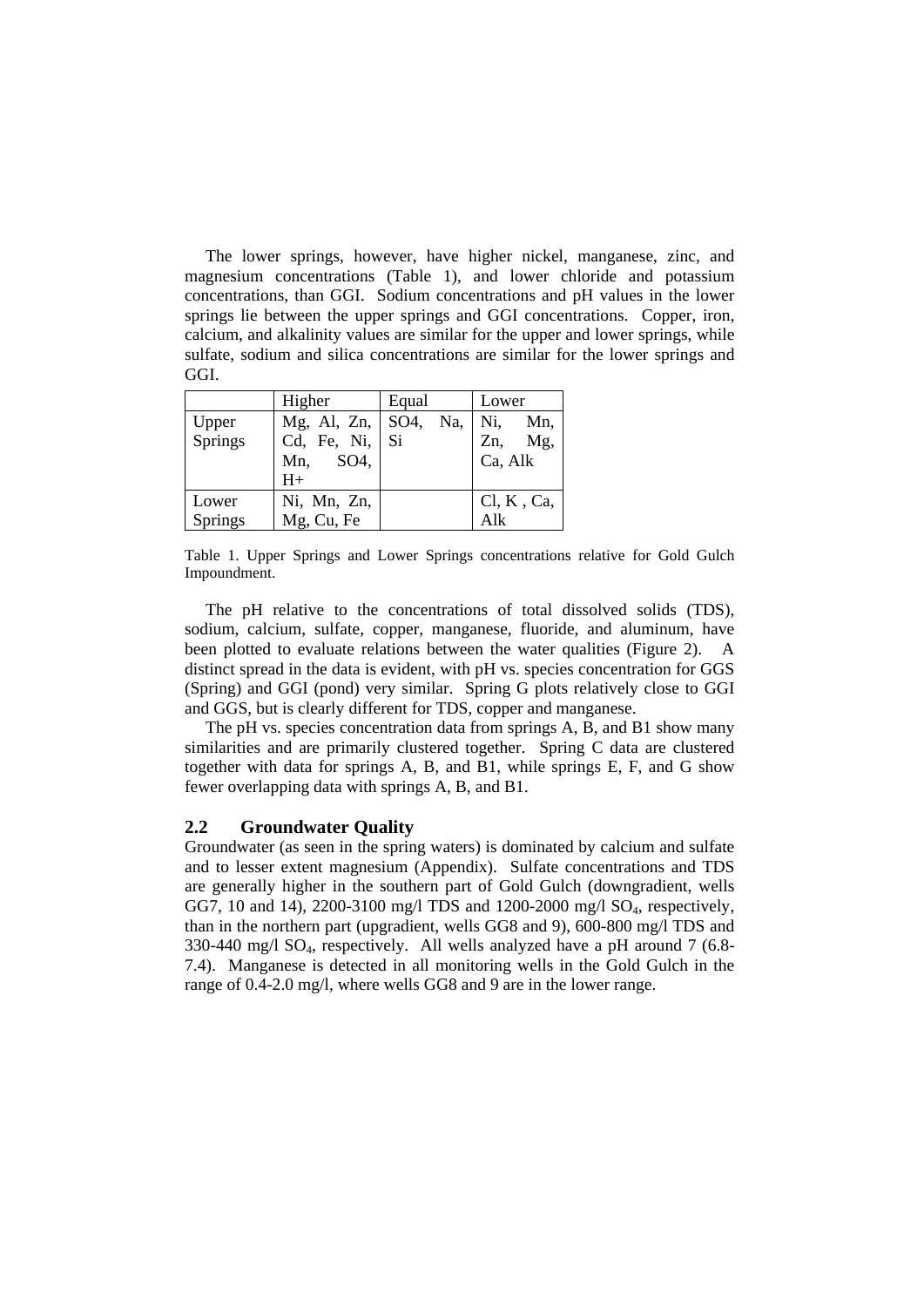

Figure 2. Element concentrations in spring water and GGI plotted versus pH.

## **2.3 Manganese Mineralization**

Manganese mineralization within the Gold Gulch area has been mapped and consists of: primary hydrothermal manganiferous veins and skarns; fracture coatings with thin film of MnOx; and black agglomerates of sand and gravel material cemented together with iron and manganese oxide minerals manganocrete (Lee and Herdrick, 2002). The chemistry and mineralogy of the manganese mineralization are discussed in the following few paragraphs.

## *2.3.1 Veins and Fractures*

Vein and skarn mineralization is found throughout the study area. The veins are found in the quartz-sericite alteration zone and consist of quartz, MnOx, pyrite and minor concentrations of chalcopyrite, galena and sphalerite. The skarn mineralization contains garnet epidote and magnetite as gangue minerals, in addition to, the sulfides and MnOx. The chemical analysis of the veins and skarn show (as expected) high metals concentration.

 Fracture mineralization consists of greenish-black neotocite associated with variable amounts of jarosite, goethite, and hematite. The host rocks have commonly been subjected to phyllic alteration consisting of quartz-sericitepyrite with or without other sulfides. Fracture coatings, containing high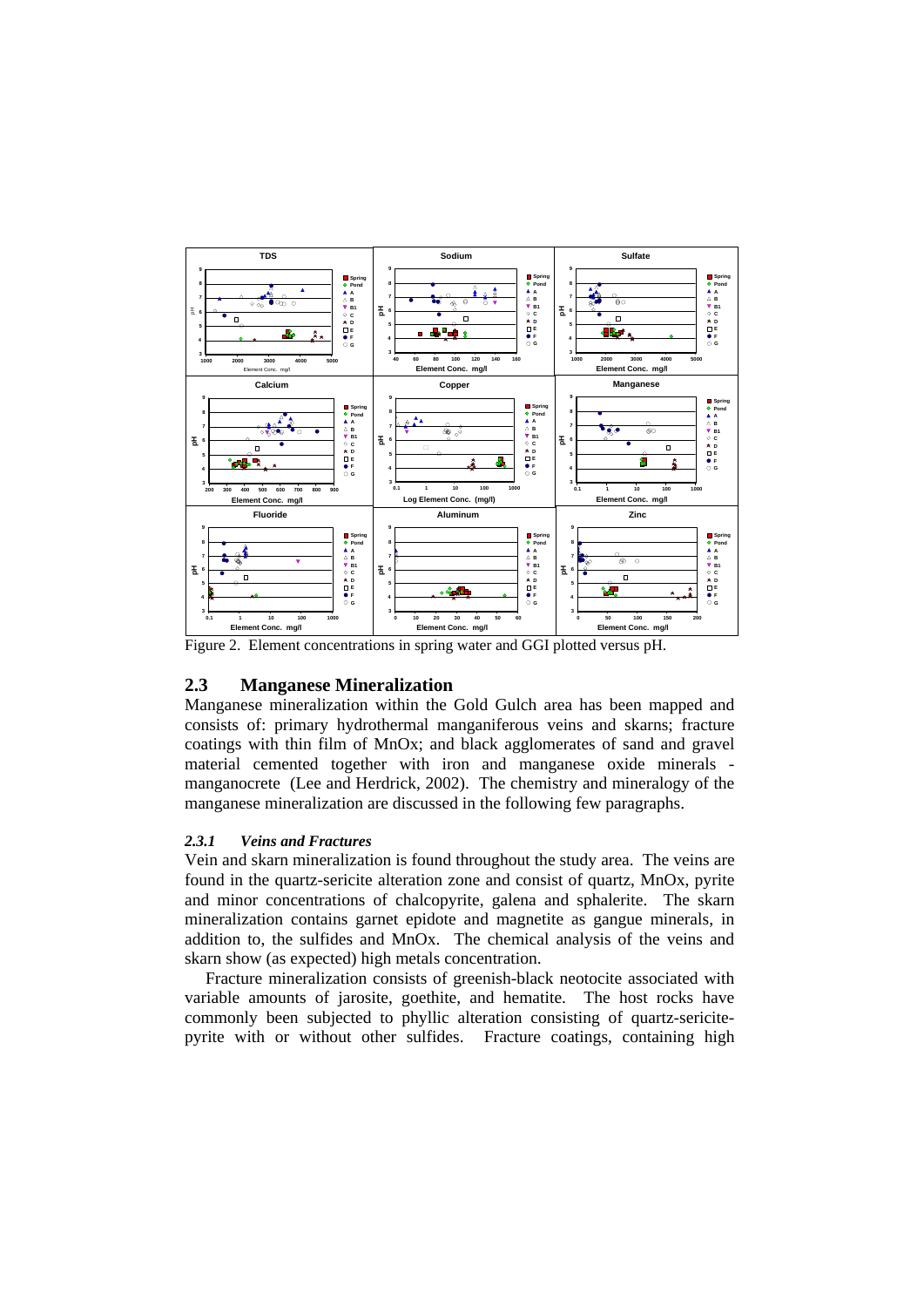concentrations of base and precious metals, are chemically similar to the vein and skarn mineralization.

#### *2.3.1 Manganocrete Chemistry*

Manganocrete is found in the bottom of Gold Gulch associated with the springs and on the hillsides of Gold Gulch. Some of the lenses have partly been eroded. Bulk manganocrete chemistry is similar to the vein and fracture mineralization, but with lower lead content.

The manganocrete was analyzed using sequential extraction with seven steps (Dold, 1999) with the following first four steps related to the manganocrete mineralization: 1) water soluble extraction; 2) sorption extraction from oxides and clay minerals; 3) dissolution of iron oxy- hydroxides and manganese oxides, secondary jarosite and schwertmannite; and 4) extraction of iron oxides like goethite, jarosite, Na-jarosite,

| Extr.<br><b>Step</b> | <b>Major</b>                                              | <b>Minor</b> but<br>distinct | <b>Minor</b>                | <b>Trace</b>             |  |
|----------------------|-----------------------------------------------------------|------------------------------|-----------------------------|--------------------------|--|
| 1                    | None                                                      | None                         | Mg, Ca                      | Sr, Mo, Mn, Zn, Ni,<br>K |  |
| 2                    | Cu, Zn, W, Cu                                             | Cd, Ni, Y                    | Be, Sr, Mn                  | Mg, Cr, La, K            |  |
| 3                    | Mn, Cu, Ni, Zn, Mo,<br>P. Y. Co. Cd. Pb. La.<br>As, W, Ag | Cr. Li                       | Fe, Sr                      | Al                       |  |
| 4                    | Fe, Pb, As, P                                             | Cr. Cd. Ba                   | Sr, Mn, La, Mg,<br>V, Y, Ba | Cu, Ni, Zn, Mo, Al       |  |
| 5                    | None                                                      | None                         | Mg, Cr                      | Fe, Sr, Al               |  |
| 6                    | Sn, La, Ag, Mg                                            | Pb, Sr, Fe, P                | Cr, V, Y                    | Al, Ni, Cd, Zn, Cu       |  |
| 7                    | Na, Al, K, Ti, Bi, V,<br>Sc. Zr. Li. Mg. Be.<br>Sr. Cr    | Ag, Y, Pb, Fe, La,<br>Ba     | None                        | Ca, Ni, Cu, Zn           |  |

Table 2. Summary of the seven step sequential extraction result. The categories major, minor but distinct, minor and trace are based on a visible distinction from the graphs without a fixed concentration grouping.

hematite, magnetite and higher order ferrihydrite. As expected, only a few of the 32 analyzed elements showed any leaching in the first step (Table 2). The majority of extraction occurred during steps 3 and 4. Table 2 summarizes the element extraction and Figure 4 illustrates element distribution of some of the metals.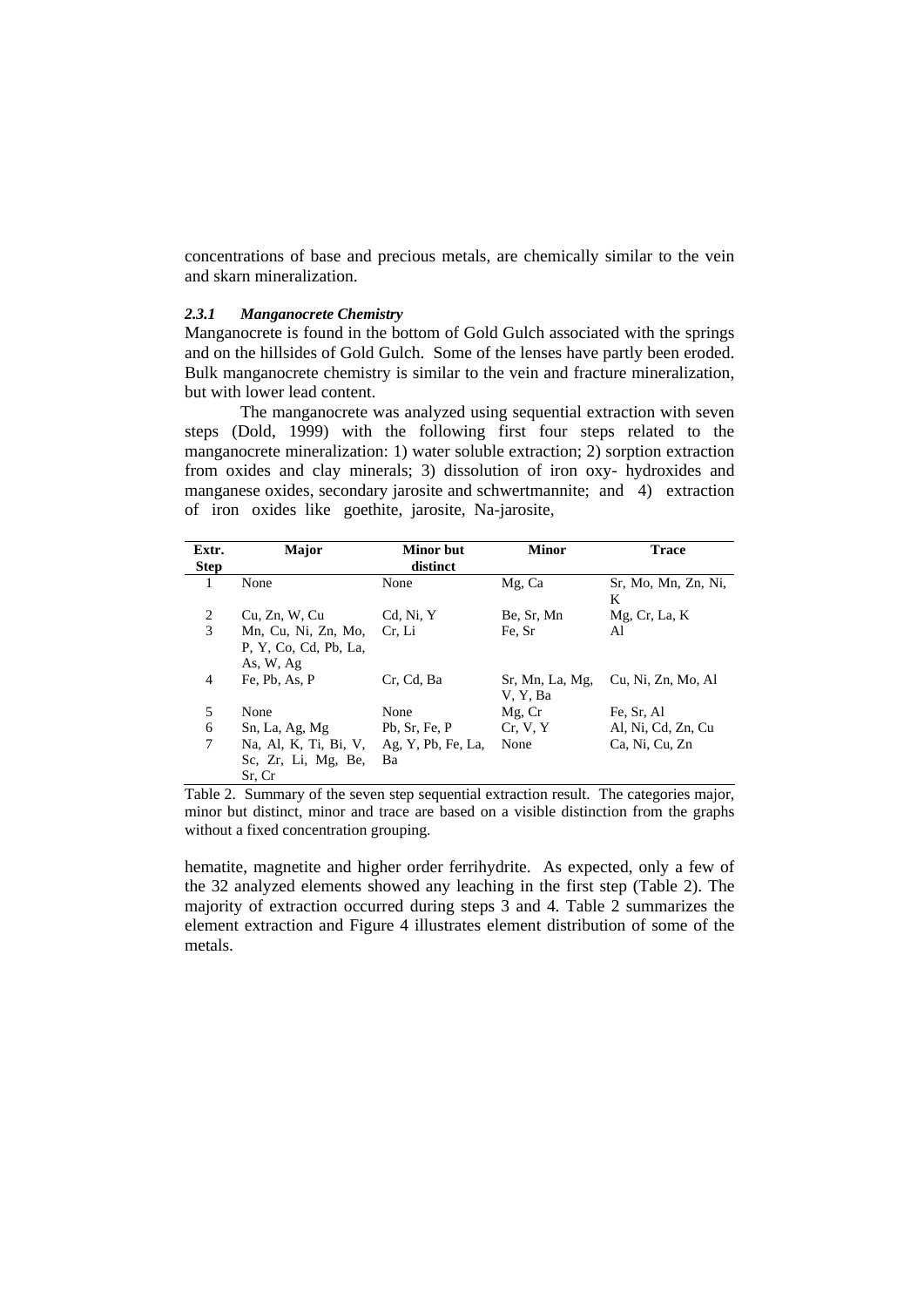

Figure 4. Sequential extraction data

# **3 Conclusions**

The hydrochemistry of all eight springs is similar to hydrochemistry typically associated with groundwaters related to sulfide mineralization, (i.e. dominated by calcium, magnesium and sulfate), with subordinate concentrations of bicarbonate, potassium and chloride (Plumlee, 1999). Groundwater shows similar trends, however, with lower elemental concentrations.

 The water in Gold Gulch forms two distinct groups of water qualities, with the GGS and the GGI in one group and Springs A, B, and B1 in the other group (Fig. 2). Many element concentrations in Spring D are similar to the first group but differ distinctly for TDS, manganese and copper. The other springs (C, E, F and G) show greater variation with no distinct grouping. The chemistry of the water indicates that GGI is primarily made up of the GGS water, with variations on a seasonal basis due to evapoconcentration and surface runoff mixing with impoundment water.

# **3.1 Spring Water Evaluation**

Three possible scenarios were evaluated for the origin of the spring water quality along Gold Gulch from GGI and downgradient (Fig. 4): 1) GGI recharges the groundwater and thereby mixes with the groundwater. This mixed GGI and groundwater discharges in all the springs, however, with different source amounts; 2) GGI recharges the groundwater and mixes as in scenario 1. However, this mixed groundwater impoundment water discharges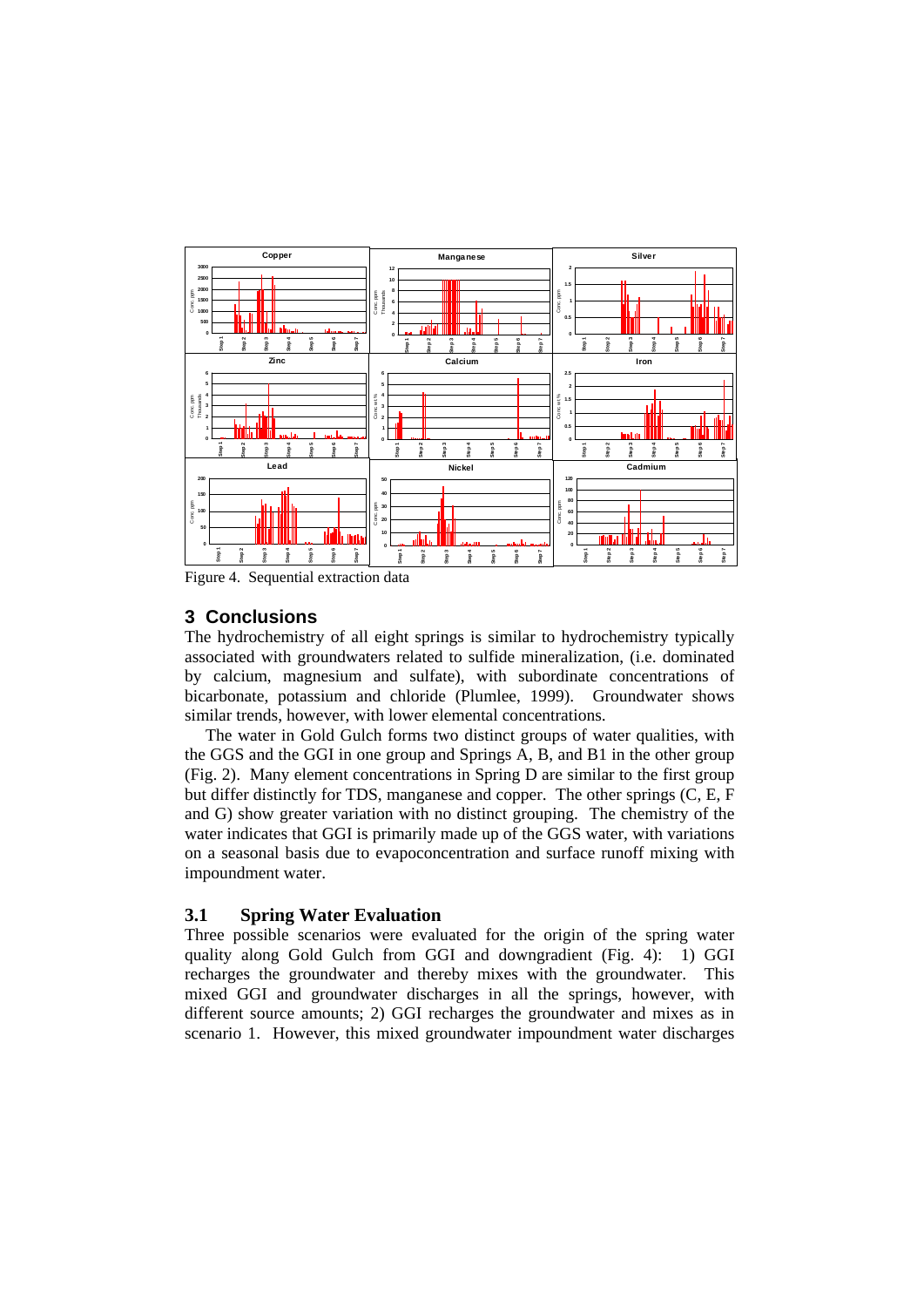in the upper three springs A, B, and B1, while the more distal springs, the Lower springs, have another groundwater source; and 3) none of the springs are influenced by GGI.



Figure 4. Illustration of possible scenarios evaluated using NETPATH with a cross section (a) and a plan view (b). GGI is used as the initial water, with possible evaporation prior to groundwater recharge.

### **Scenario 1**

GGI mixed with groundwater from monitor well GG-8 would result in reduction of chloride, sulfate, TDS, sodium, potassium, nickel and zinc, and an increase of fluoride. Chloride and fluoride concentrations are higher in Springs A, B, and B1 than in groundwater and GGI. GGI mixed with GG-7 gives too high sulfate concentration. This suggests that straight mixing of GGI with groundwater is not possible for producing the spring water qualities.

#### **Scenario 2**

If the lower springs were geochemically connected with GGI, those springs would also show reduction in most elements while increasing in fluoride. The fluoride concentrations in springs C through G are lower than in springs A, B, and B1, but still higher than in GGS and the groundwater. Sulfate concentrations are higher in these lower springs than in the upper springs. This suggests that the spring water chemistry found in springs C through G is not produced by mixing of GGI with groundwater. Therefore, it is unlikely that this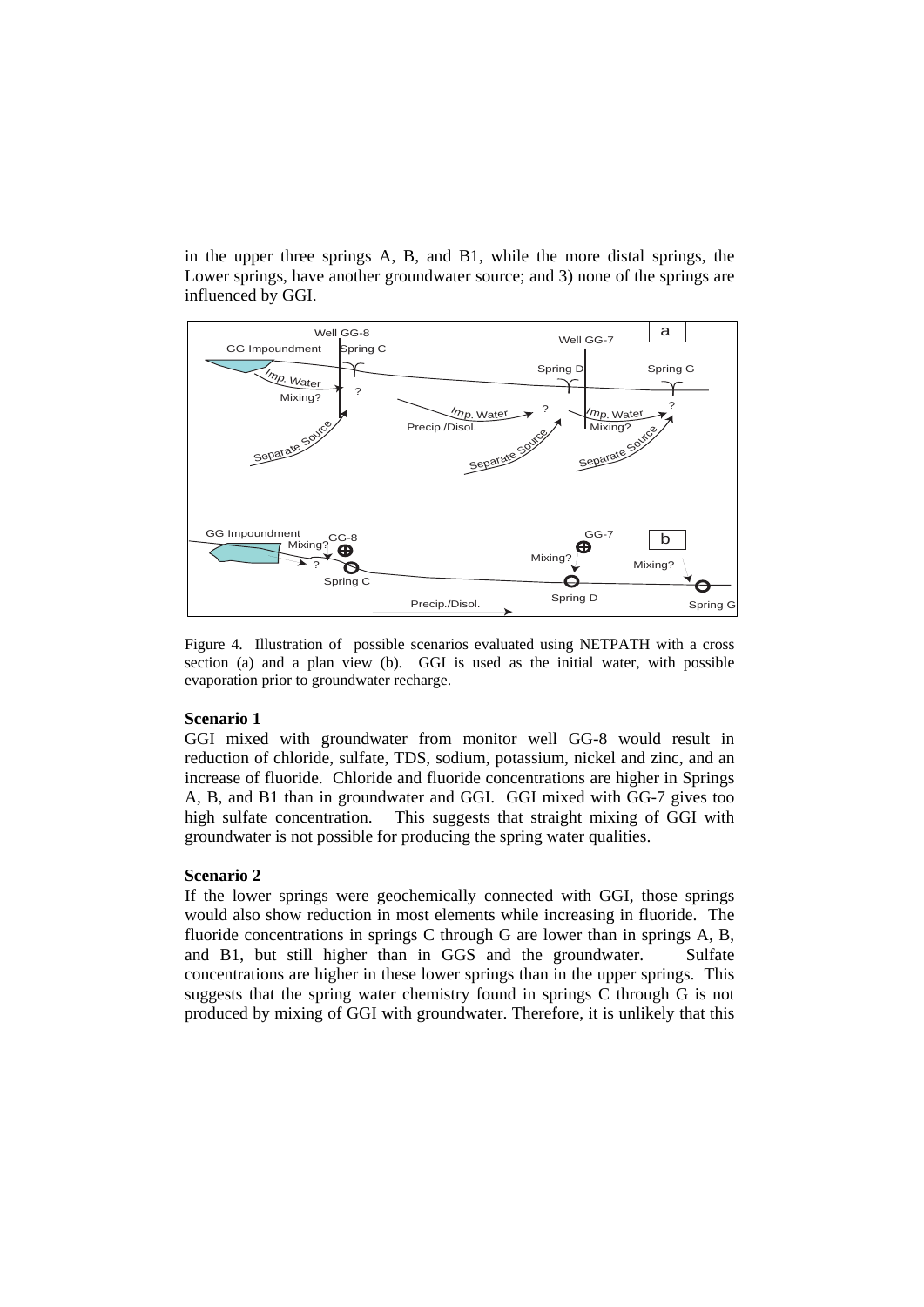second scenario represents the hydochemical processes observed via water quality data.

#### Scenario 3

 Speciation concentrations relative to pH for samples with pH above 5 (Fig. 5) have a 1:1 correlation between pH, cadmium and zinc, while the samples with lower pH (GGS, GGI and Spring D) are plotting off this 1:1 correlation. The pattern indicates zinc and cadmium are controlled by sorption for samples with pH above 5.



Figure 5. Speciation concentration based on element speciation calculations relative to pH. See text for explanations.

The  $Mn^{2+}$  shows a weak correlation with pH. The slope of a linear correlation is 0.7. If groundwater transports manganese as  $Mn^{2+}$ , the slope and poor correlation could be explained by a slow oxidation of  $Mn^{2+}$  to  $Mn^{3+}$ . Most of the sampled spring water is, therefore, supersaturated in manganite.

Copper, as  $Cu^{2+}$ , is negatively correlated with pH with a slope of 1.2, tenorite precipitation would give a slope of 2. It is, therefore, likely that the copper concentration is controlled by sorption.

 Fluoride has a positive correlation with pH indicating that the source is the mineral fluorite  $(CaF<sub>2</sub>)$ .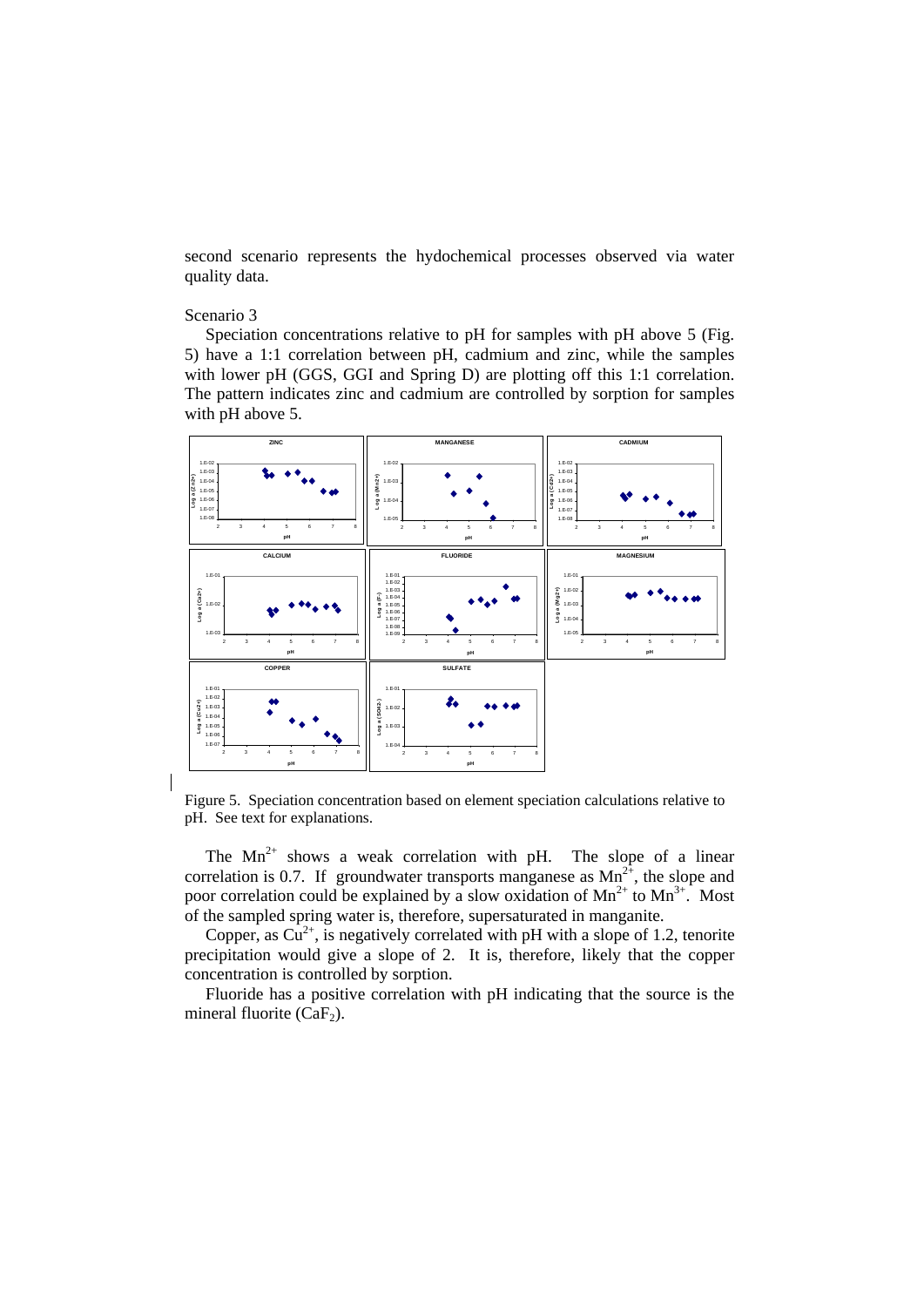The major species,  $Ca^{2+}$ ,  $Mg^{2+}$ , and  $SO_4^{2-}$ , appear to be independent of pH (Fig. 5) and could be controlled by gypsum and magnesium sulfate that are near saturation for most of the springs.

Therefore, the element composition of the spring water indicates that the sources of the elements are from the nearby bedrock and not from the development rock which would affect GGI.

### **3.2 Manganocrete Formation**

Sequential extraction and saturation index calculations of water from the springs indicate that elements are distributed in the manganocrete in the following phases, Ca,  $SO_4$  – gypsum; K – jarosite (traces); Al - bauxite (traces); Mn – manganite/pyrolusite/nsutite; Fe - ferrihydrite (and other iron oxides and hydroxides); Cu - copper sulfate, tenorite, sorbed to manganese and iron hydroxides; and Ba, Mo, Zn, Cd, Pb, Ag – sorbed.

 Manganese occurs primarily in three oxidation stages in nature: Mn(II), Mn(III) and Mn(IV) (Stumm and Morgan, 1988). In an acidic environment ( $pH<4$ ),  $Mn^{2+}$  may occur under both aerobic and anaerobic conditions. Nsutite/pyrolusite  $(Mn(IV)O<sub>2</sub>)$  precipitates at pH $>4$ , under oxidizing conditions, while under less oxidizing conditions, manganite (Mn(III)OOH) is more common. Both pyrolusite and manganite have large surface areas relative to mass with large sorption capacity.

Iron occurs in nature primarily as  $Fe(II)$  and  $Fe(III)$ . Iron is mobile as  $Fe(II)$ in acidic to neutral conditions. Fe(III) is dominating under oxidizing acidic (pH<3.5) conditions. With pH>3.5, iron oxide and hydroxide minerals are stable, making iron less mobile than manganese. Iron minerals are supersaturated in the two samples where iron was detected. However, the brown-orange water in GGI indicates suspended iron hydroxide minerals, which would result in an over-estimation of dissolved iron concentration by the analytical method.

 Manganese in the lower springs can only come from a source different than the impoundment water, a source with reduced manganese. When this spring water enters the atmosphere, manganese oxidizes from two valent to three or four valent and precipitates, forming the manganocrete. Therefore, the source of the spring water quality is from oxidizing veins and skarns (generating a low pH environment) transported in fractures and discharging at the surface with manganocrete formation.

#### **References**

Allison, J.D., Brown, D.S., and Nova-Gradac, K.H., 1990: MINTEQA2, a geochemical assessment model for environmental systems: Version 3.0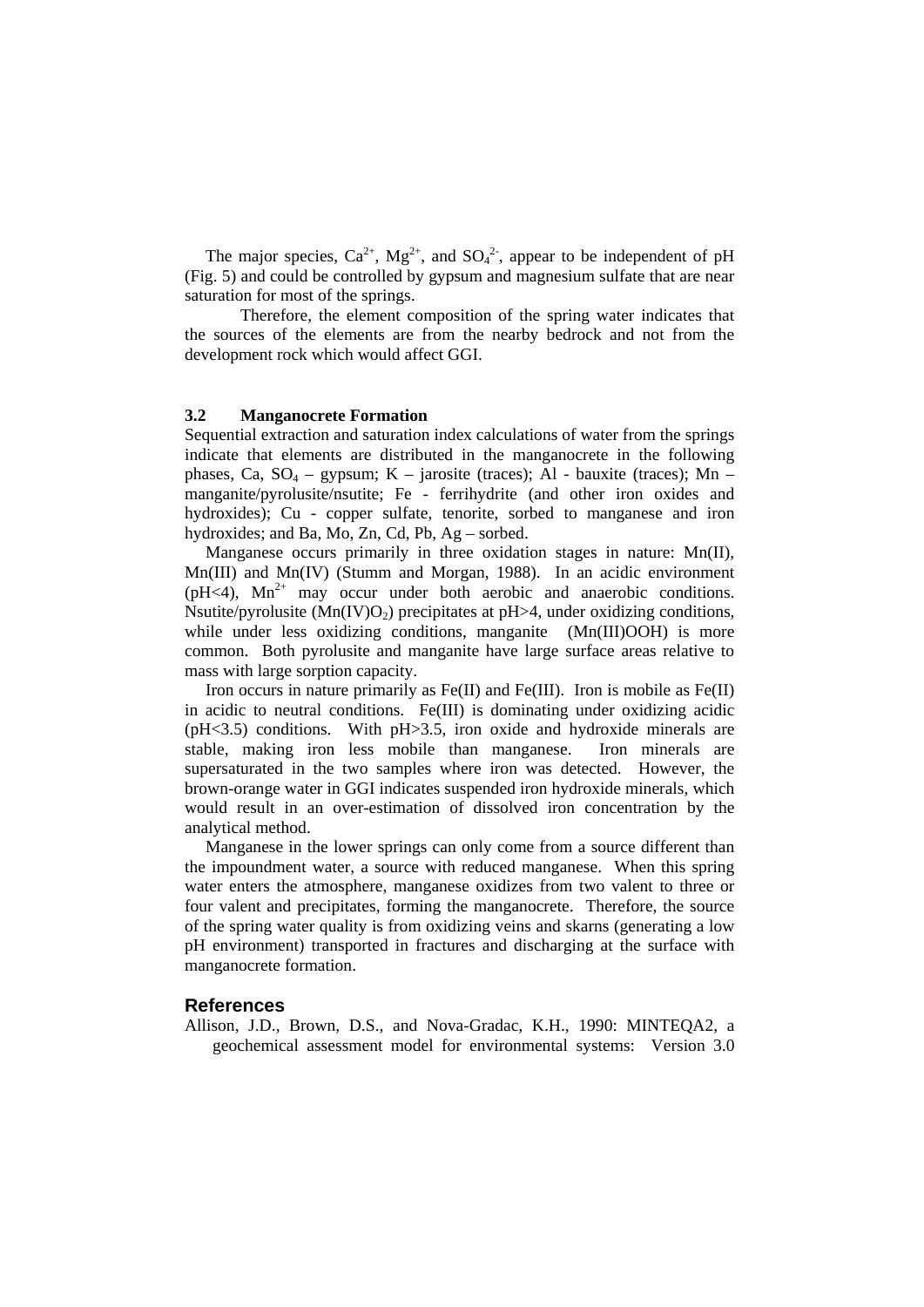user's manual. U.S. Environmental Protection Agency, Environmental Research Lab., Athens, GA.

- Chavez, W.X., 2000: Supergene enrichment processes in porphyry copper deposits. SEG Newsletter.
- Dames and Moore, 1999: Hydrogeology and Potential Sources of Poor Quality Groundwater in the Gold Gulch Area of the Morenci Mining District: prepared by Dames & Moore for Phelps Dodge Morenci, Inc., May 7, 1999, 26 pp.
- Dold, B., 2001: A 7-step sequential extraction for geochemical studies of copper sulfide tailings. In Proceedings, Securing the Future, Intern. Conf. on Mining and Environ., Skelleftea, Sweden, 2001. pp 158-170.
- Evens, 1994: Ore Deposits.
- Lee, J. S. and Herdrick, M. A., 2002: Manganese Mineralization of the Gold Gulch Drainage Basin, Morenci Mining District, Arizona: prepared by Phelps Dodge Morenci, Inc., Geology Department, May 2002, 29 pp.
- Plumlee, G., 1999: The environmental geology of mineral deposits. In the Environmental geochemistry of mineral deposits. Rev. Econ. Geol. 6A, 71- 116.
- Plummer, L.N., Prestmon, E.C. and Parkhurst, D.L., 1991: An interactive code (NETPATH) for modeling net geochemical reactions along a flow path. U.S. Geol. Serv. Water-Resource Invest. Report 91-4078.
- Stumm, W. and Morgan, 1988: Aquatic chemistry. 2nd. Edition. John Willey & Son., New York.